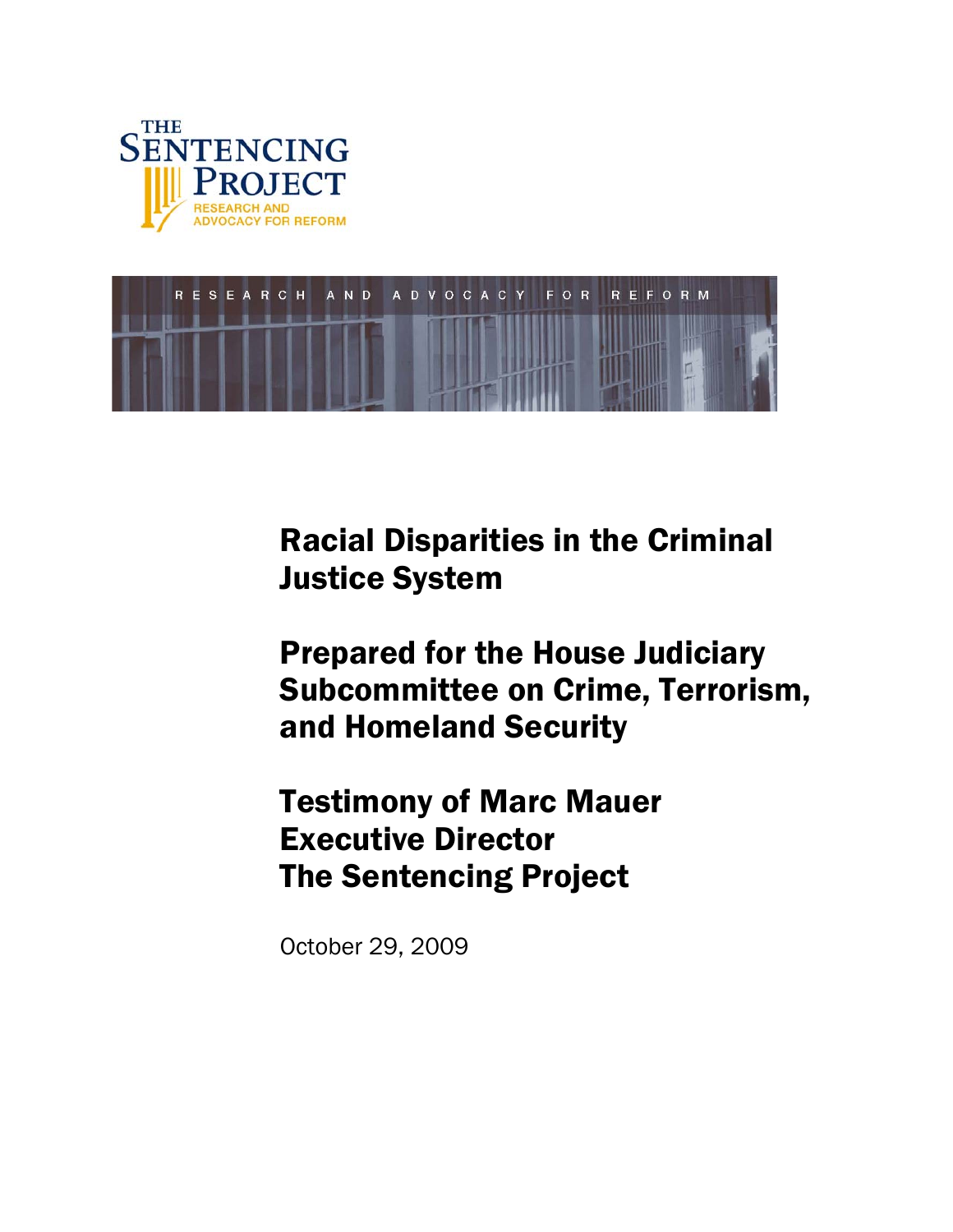hank you for the opportunity to present testimony on issues of race and the criminal justice system. I am Marc Mauer, Executive Director of The Sentencing Project, a national nonprofit organization engaged in research and advocacy on criminal justice policy. I have directed programs on criminal justice reform for more than thirty years, and am the author of two books and many journal articles on issues of race, sentencing policy, and the impact of incarceration. I have also been engaged with a broad range of practitioners around the country in efforts to identify and provide remedies for unwarranted racial and ethnic disparities in the criminal justice system. T

There are many indicators of the profound impact of disproportionate rates of incarceration in communities of color. Perhaps the most stark among these are the data generated by the Department of Justice that project that if current trends continue, one of every three black males born today will go to prison in his lifetime, as will one of every six Latino males (rates of incarceration for women overall are lower than for men, but similar racial/ethnic disparities pertain). Regardless of what one views as the causes of this situation, it should be deeply disturbing to all Americans that these figures represent the future for a generation of children growing up today.

In my testimony I will first present an overview of the factors that contribute to racial disparity in the justice system, and then recommend changes in policy and practice that could reduce these disparities without compromising public safety.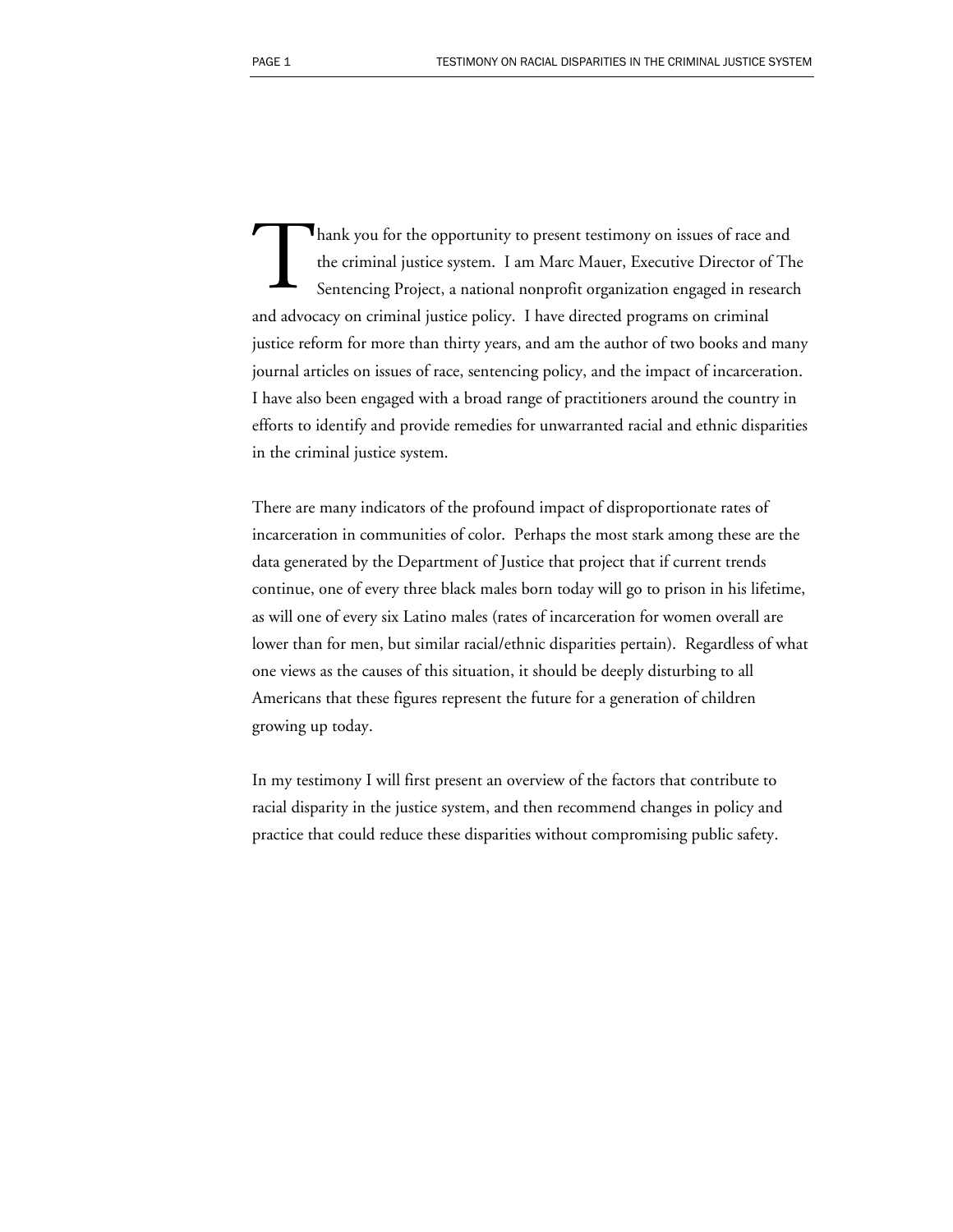$\overline{a}$ 

# CAUSES OF RACIAL DISPARITY

In order to develop policies and practices to reduce unwarranted racial disparities in the criminal justice system, we need to assess the factors that have produced the current record levels of incarceration and racial/ethnic disparity. These are clearly complicated issues, but I will focus on four key areas of analysis:

- Disproportionate crime rates
- Disparities in criminal justice processing
- Overlap of race and class effects
- Impact of "race neutral" policies

#### Disproportionate Crime Rates

A series of studies conducted over the past thirty years has examined the degree to which disproportionate rates of incarceration for African Americans are related to greater involvement in crime. Examining national data for 1979, criminologist Alfred Blumstein concluded that 80% of racial disparity could be explained by greater involvement in crime, although a subsequent study reduced this figure to 76% for the [1](#page-2-0)991 prison population.<sup>1</sup> But a similar analysis of 2004 imprisonment data by sentencing scholar Michael Tonry now finds that only 61% of the black incarceration rate is explained by disproportionate engagement in criminal behavior.<sup>[2](#page-2-1)</sup> Thus, nearly 40% of the racial disparity in incarceration today cannot be explained by differential offending patterns.

In addition, the national-level data may obscure variation among the states. A 1994 state-based assessment of these issues found broad variation in the extent to which higher crime rates among African Americans explained disproportionate

<span id="page-2-0"></span><sup>&</sup>lt;sup>1</sup> Alfred Blumstein, "Racial Disproportionality of U.S. Prison Populations Revisited," 64 U. Colo. L. Rev. 743, 751 (1993).

<span id="page-2-1"></span> $^2$  Michael Tonry and Matthew Melewski, "The Malign Effects of Drug and Crime Control Policies on Black Americans," Crime and Justice: A Review of Research, Vol. 37, U. of Chicago, 2008.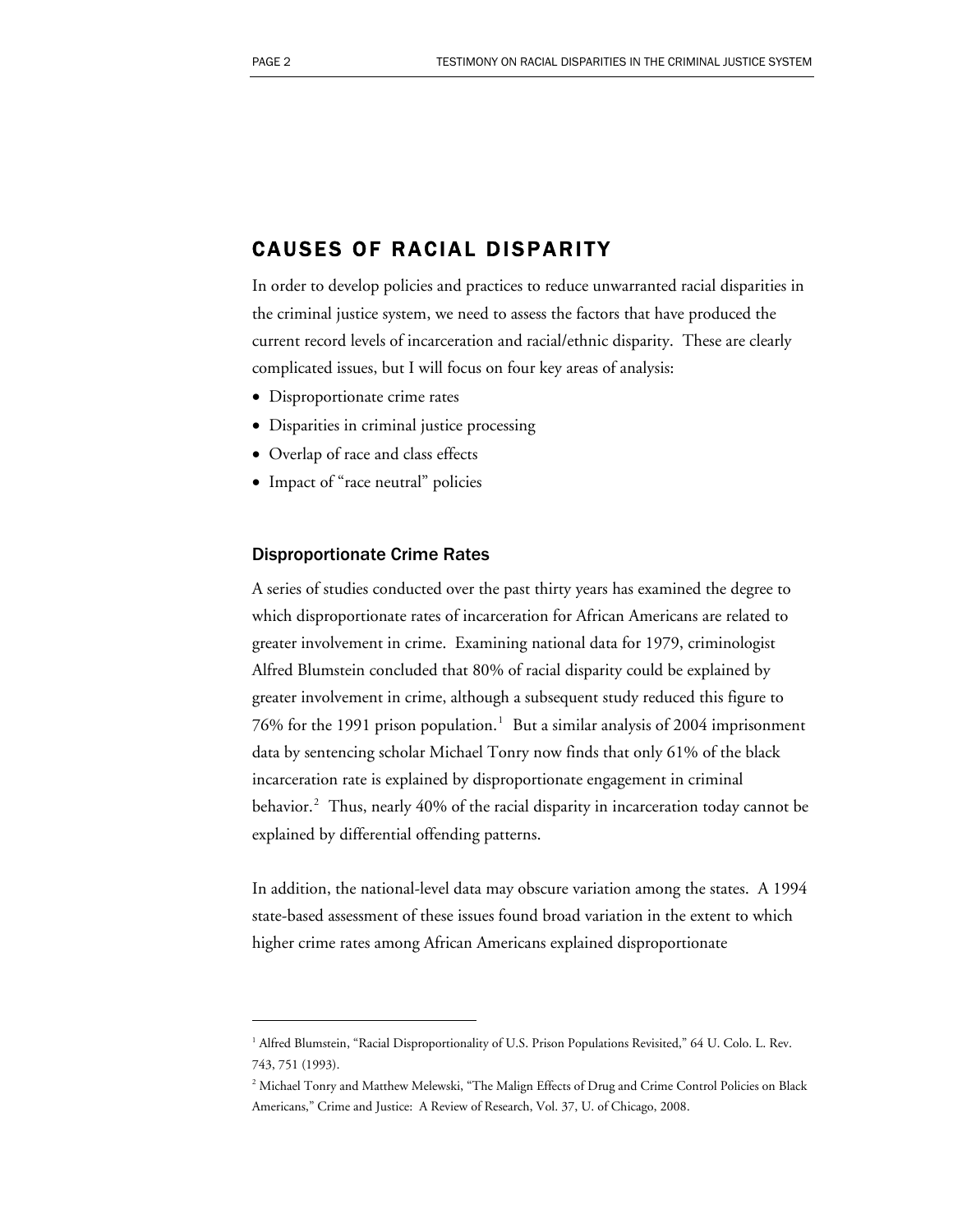$\overline{a}$ 

imprisonment. $3$  Thus, while greater involvement in some crimes is related to higher rates of incarceration for African Americans, the weight of the evidence to date suggests that a significant proportion of the disparities we currently observe is not a function of disproportionate criminal behavior.

### Disparities in Criminal Justice Processing

Despite changes in leadership and growing attention to issues of racial and ethnic disparity in recent years, these disparities in criminal justice decision-making still persist at every level of the criminal justice system. This does not necessarily suggest that these outcomes represent conscious efforts to discriminate, but they nonetheless contribute to excessive rates of imprisonment for some groups.

Disparities in processing have been seen most prominently in the area of law enforcement, with documentation of widespread racial profiling in recent years. National surveys conducted by the Department of Justice find that while black drivers may be stopped by police at similar rates to whites, they are three times as likely to be subject to a search after being stopped.

Disparate practices of law enforcement related to the "war on drugs" have been well documented in many jurisdictions, and in combination with sentencing policies, represent the most significant contributor to disproportionate rates of incarceration. This effect has come about through two overlapping trends. First, the escalation of the drug war has produced a remarkable rise in the number of people in prisons and jails either awaiting trial or serving time for a drug offense, increasing from 40,000 in 1980 to 500,000 today. Second, a general law enforcement emphasis on drugrelated policing in communities of color has resulted in African Americans being prosecuted for drug offenses far out of proportion to the degree that they use or sell drugs. In 2005, African Americans represented 14% of current drug users, yet

<span id="page-3-0"></span><sup>&</sup>lt;sup>3</sup> Robert D. Crutchfield, George S. Bridges, and Susan R. Pitchford, "Analytical and Aggregation Biases in Analyses of Imprisonment: Reconciling Discrepancies in Studies of Racial Disparity," 31 J. Res. Crime and Delinq. 166, 179 (1994).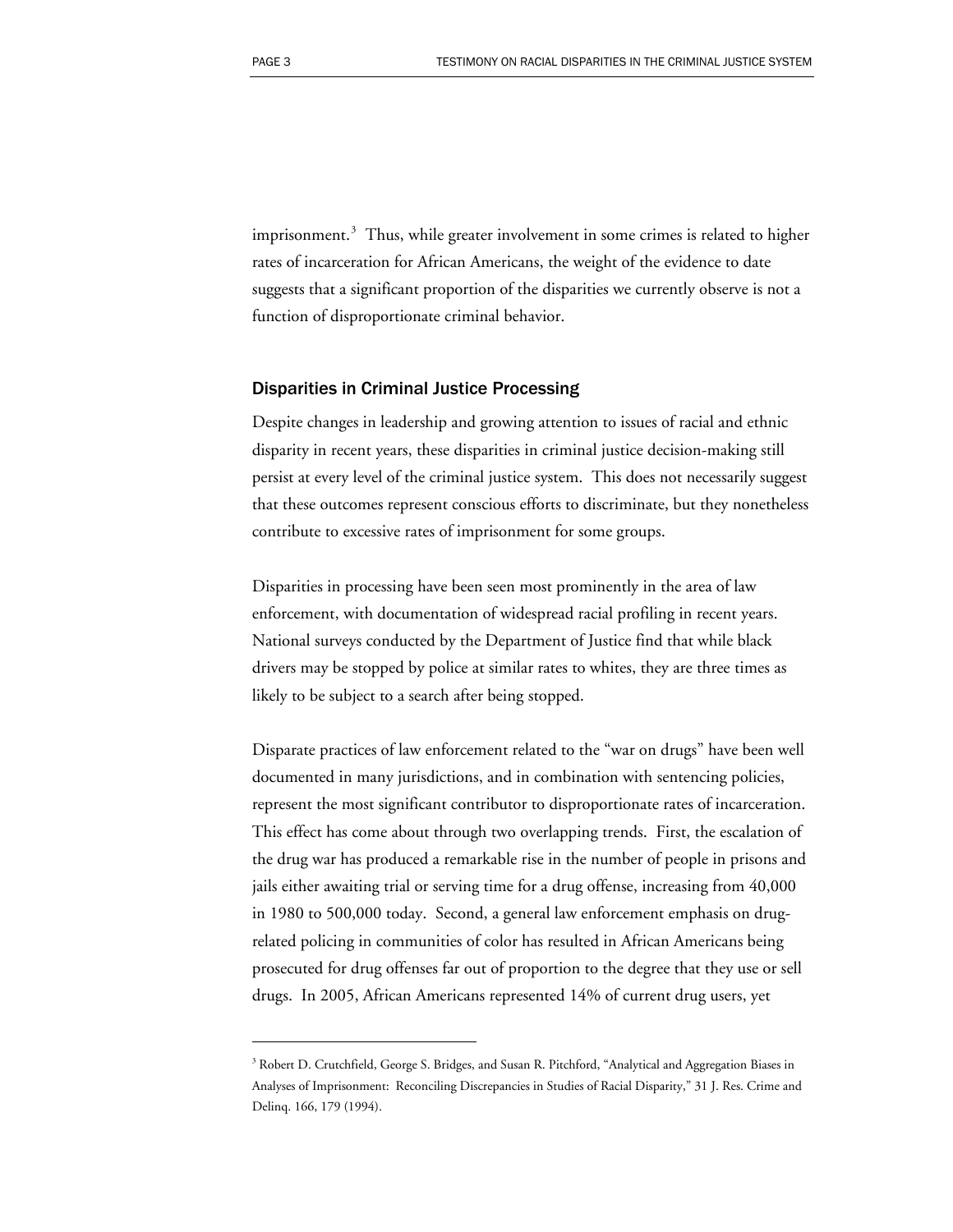<u>.</u>

constituted 33.9% of persons arrested for a drug offense, and 53% of persons sentenced to prison for a drug offense.

Evidence of racial profiling by law enforcement does not suggest by any means that all agencies or all officers engage in such behaviors. In fact, in recent years many police agencies have initiated training and oversight measures designed to prevent and identify such practices. Nevertheless, such behaviors still persist to some degree and clearly thwart efforts to promote racial justice.

#### Overlap between Race and Class Effects

Disparities in the criminal justice system are in part a function of the interrelationship between race and class, and reflect the disadvantages faced by lowincome defendants. We can see this most prominently in regard to the quality of defense counsel. While many public defenders and appointed counsel provide high quality legal support, in far too many jurisdictions the defense bar is characterized by high caseloads, poor training, and inadequate resources. In an assessment of this situation, the American Bar Association concluded that "too often the lawyers who provide defense services are inexperienced, fail to maintain adequate client contact, and furnish services that are simply not competent."<sup>[4](#page-4-0)</sup>

The limited availability of private resources disadvantages low-income people in other ways as well. For example, in considering whether a defendant will be released from jail prior to trial, owning a telephone is one factor used in making a recommendation, so that the court can stay in contact with the defendant. But for persons who do not own a phone, this seemingly innocuous requirement becomes an obstacle to pretrial release.

At the sentencing stage low-income substance abusers are also disadvantaged in comparison to defendants with resources. Given the general shortage of treatment

<span id="page-4-0"></span><sup>4</sup> ABA Standing Committee on Legal Aid and Indigent Defendants, "*Gideon's* Broken Promise: America's Continuing Quest for Racial Justice," 2004.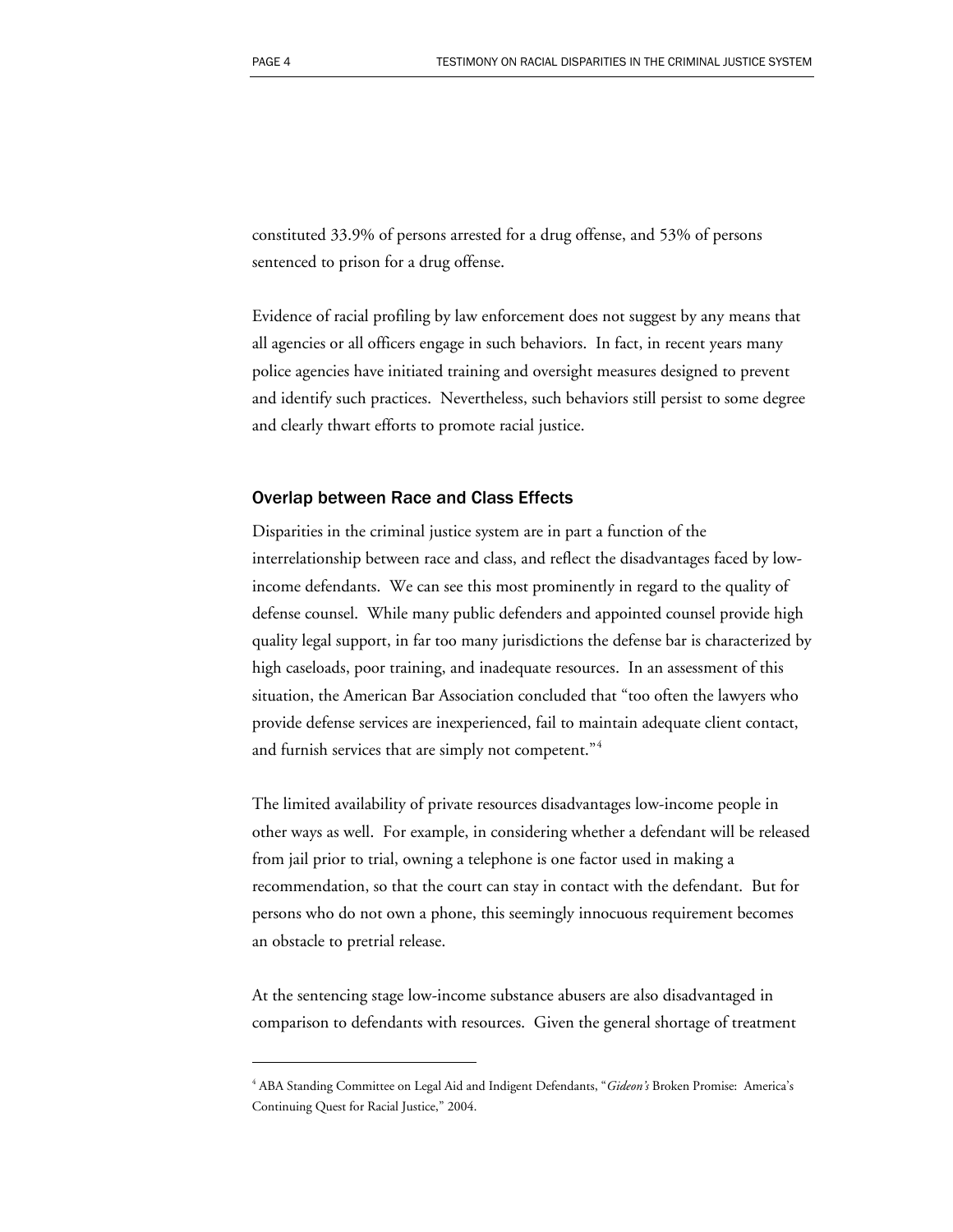$\overline{a}$ 

programs, a defendant who has private insurance to cover the cost of treatment is in a much better position to make an argument for a non-incarcerative sentence than one who is dependent on publicly-funded treatment programs.

#### Impact of "Race Neutral" Policies

Sentencing and related criminal justice policies that are ostensibly "race neutral" have in fact been seen over many years to have clear racial effects that could have been anticipated by legislators prior to enactment. Research on the development of punitive sentencing policies sheds light on the relationship between harsh sanctions and public perceptions of race. Criminologist Ted Chiricos and colleagues found that among whites, support for harsh sentencing policies was correlated with the degree to which a particular crime was perceived to be a "black" crime.

The federal crack cocaine sentencing laws of the 1980s have received significant attention due to their highly disproportionate racial outcomes, but other policies have produced similar effects. For example, a number of states and the federal government have adopted "school zone" drug laws that penalize drug offenses that take place within a certain distance of a school more harshly than other drug crimes. The racial effect of these laws is an outgrowth of housing patterns. Since urban areas are more densely populated than suburban or rural areas, city residents are much more likely to be within a short distance of a school than are residents of suburban or rural areas. And since African Americans are more likely to live in urban neighborhoods than are whites, blacks convicted of a drug offense are subject to harsher penalties than whites committing a similar offense in a less populated area. A state commission analysis of a school zone drug law in New Jersey, for example, documented that 96% of the persons serving prison time for such offenses were African American or Latino.<sup>[6](#page-5-1)</sup>

<span id="page-5-0"></span><sup>&</sup>lt;sup>5</sup> Ted Chiricos, Kelly Welch, and Marc Gertz, "Racial Typification of Crime and Support for Punitive Measures," 42 Criminology 359, 374 (2004).

<span id="page-5-1"></span><sup>6</sup> The New Jersey Commission to Review Criminal Sentencing, Report on New Jersey's Drug Free Zone Crimes and Proposals for Reform, 23 (2005).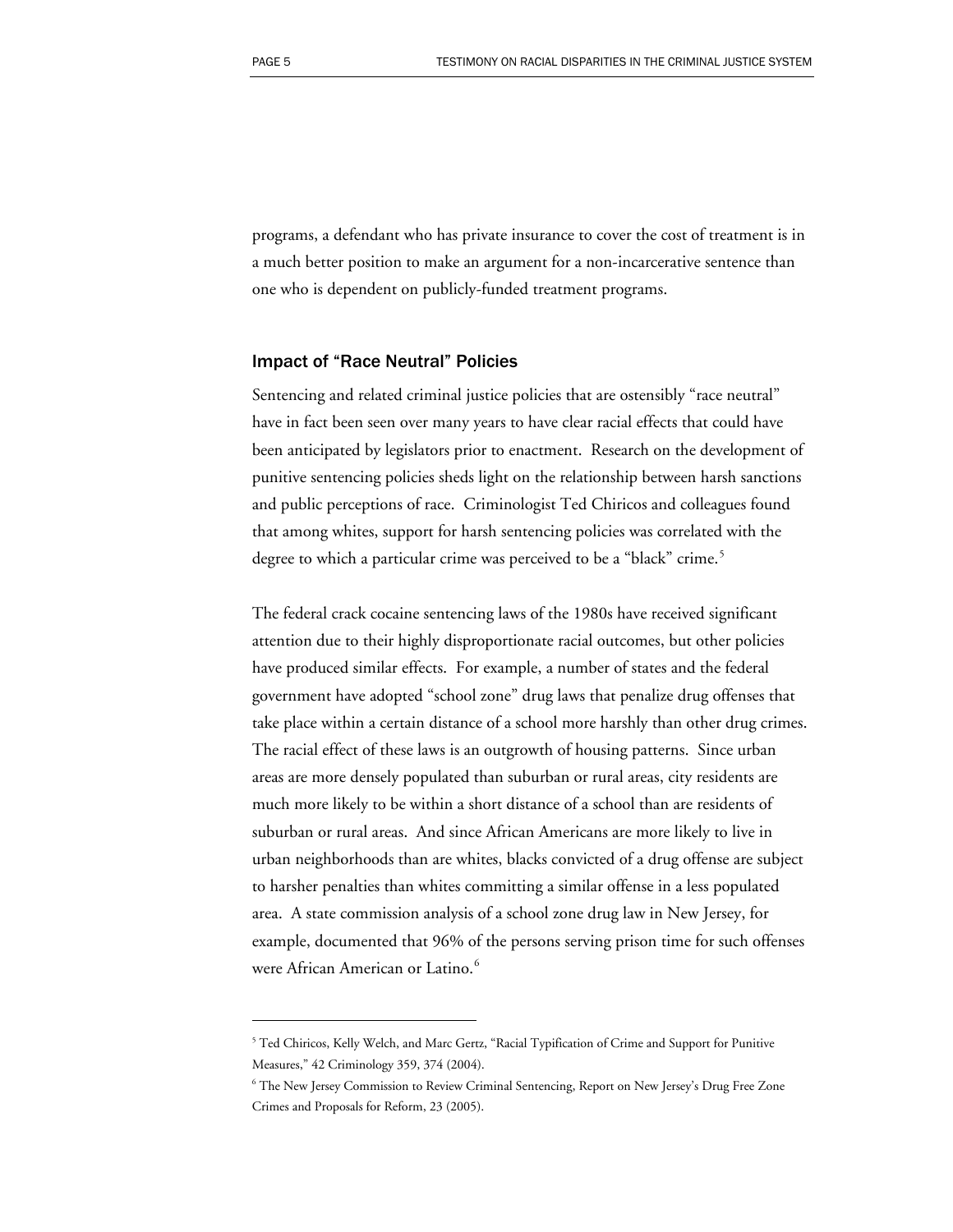# POLICIES AND PRACTICES TO REDUCE RACIAL AND ETHNIC DISPARITIES

As I have indicated, racial and ethnic disparities in the criminal justice system result from a complex set of policies and practices, which may vary among jurisdictions. If we are committed to reducing unwarranted disparities in the system, it will require coordinated efforts among criminal justice leaders, policymakers, and community groups. Following are recommendations for initiatives that can begin to address these issues.

## Adopt Racial Impact Statements to Project Unanticipated Consequences of Criminal Justice Policies

Just as fiscal and environmental impact statements have become standard processes in many areas of public policy, so too can racial impact statements be used to assess the projected impact of new initiatives prior to their enactment. In 2008, the states of Iowa and Connecticut each enacted such legislation, which calls for policymakers to receive an analysis of the anticipated effect of proposed sentencing legislation on the racial/ethnic composition of the state's prison population. If a disproportionate effect is projected this does not preclude the legislative body from enacting the law if it is believed to be necessary for public safety, but it does provide an opportunity for discussion of racial disparities in such a way that alternative policies can be considered when appropriate. A similar policy is also currently in use in Minnesota, where the Sentencing Guidelines Commission regularly produces such analyses. Policies designed to produce racial impact statements should be adopted by legislative action or through the internal operations of a sentencing commission in all state and federal jurisdictions.

### Assess the Racial Impact of Current Criminal Justice Decisionmaking

Legislation first introduced in Congress in 2008, the Justice Integrity Act, is designed to establish a process whereby any unwarranted disparities in federal prosecution can be analyzed and responded to when appropriate. Under the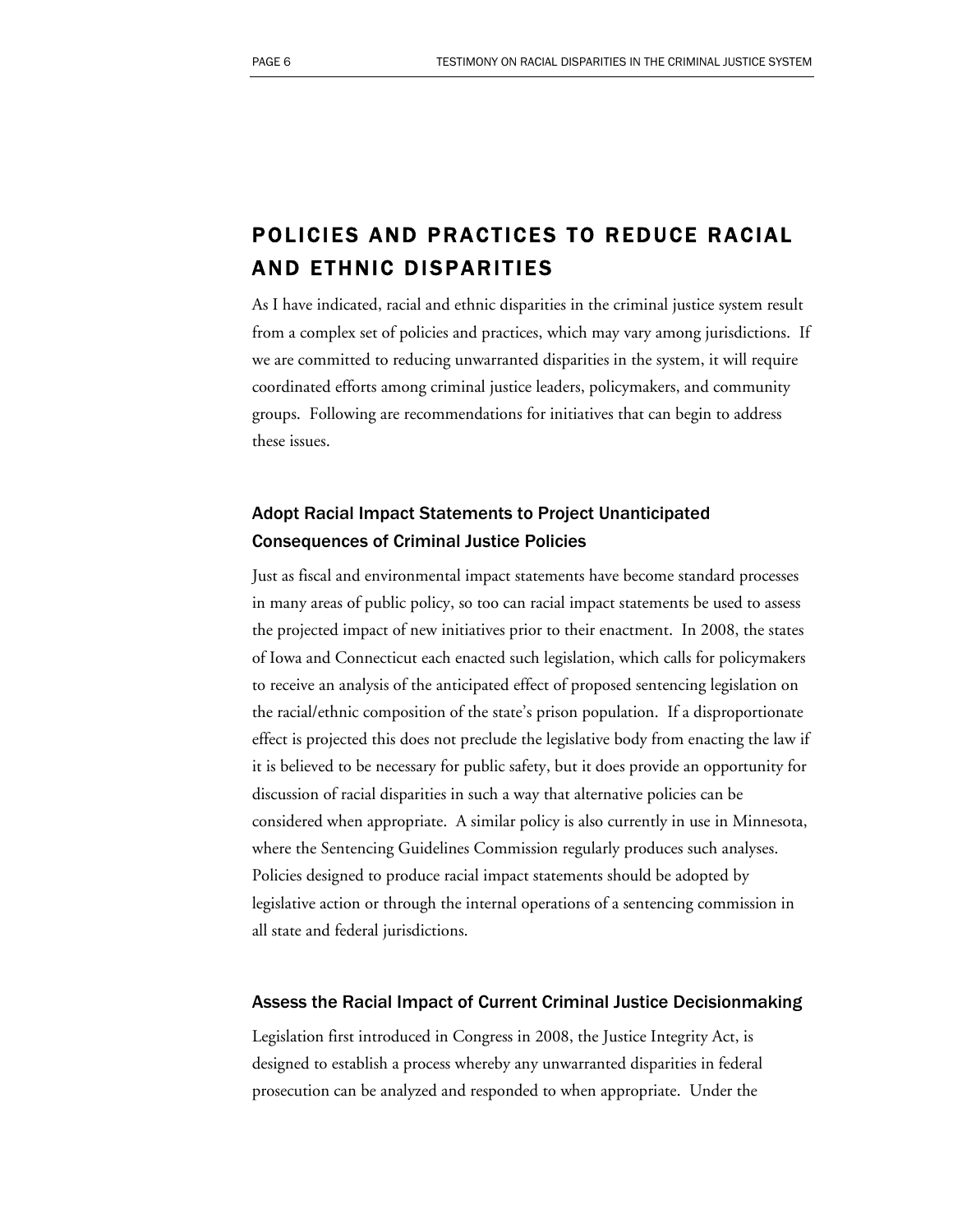proposed bill, the Attorney General would designate ten U.S. Attorney offices as sites in which to set up task forces comprised of representatives of the criminal justice system and the community. The task forces would be charged with reviewing and analyzing data on prosecutorial practices, and developing initiatives designed to promote the twin goals of public safety and reducing disparity. Such a process would clearly be applicable to state justice systems as well.

### Shift the Focus of Drug Policies and Practice

State and federal policymakers should shift the focus of drug policy in ways that would be more effective in addressing substance abuse and would also reduce racial and ethnic disparities in incarceration. In broad terms, this should incorporate a shift in resources and focus to produce a more appropriate balance between law enforcement strategies and demand reduction approaches emphasizing prevention and treatment. Specific policy initiatives that would support these goals include: enhance public health models of community-based treatment that do not rely on the criminal justice system to provide services; identify models of drug offender diversion in the court system that effectively target prison-bound defendants; repeal mandatory sentencing laws at the federal and state level in order to permit judges to impose sentences based on the specifics of the offender and the offense; and, expand substance abuse treatment options in prisons and provide sentence reduction incentives for successful participation.

### Provide Equal Access to Justice

Federal and state policy initiatives can aid in "leveling the playing field" by promoting equal access to justice. Such measures should incorporate adequate support for indigent defense services and provide a broader range and availability of community-based sentencing options.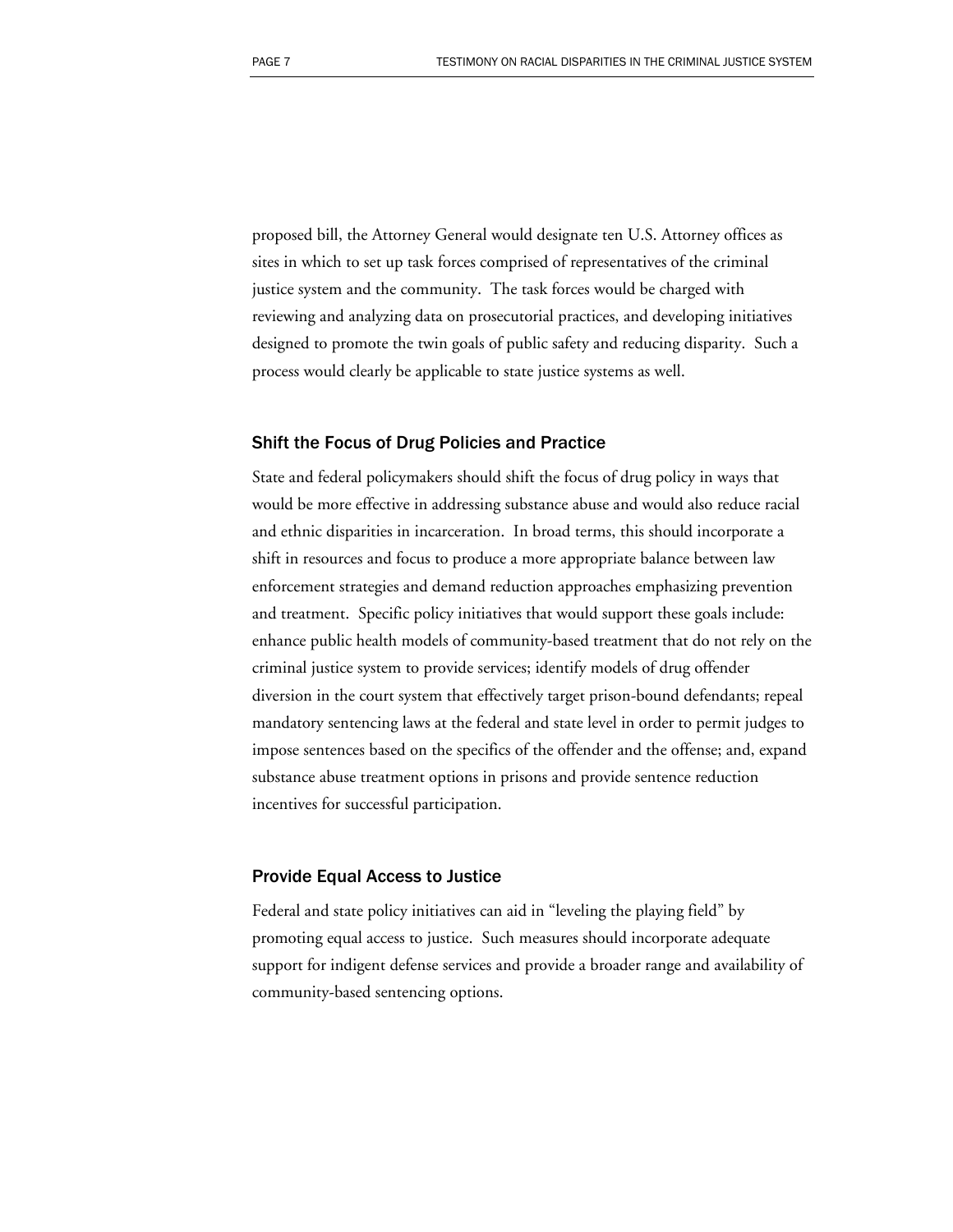These and similar initiatives clearly involve an expansion of resources in the court system and community. While these will impose additional short-term costs, they can be offset through appropriate reductions in the number and duration of prison sentences, long-term benefits of treatment and job placement services, and positive outcomes achieved by enhancing family and community stability.

# **CONCLUSION**

While reasonable people may disagree about the causes of racial disparities in the criminal justice system, all Americans should be troubled by the extent to which incarceration has become a fixture in the life cycle of so many racial and ethnic minorities. The impact of such dramatic rates of imprisonment has profound consequences for children growing up in these neighborhoods, mounting fiscal burdens, and reductions in public support for vital services. These developments also contribute to eroding trust in the justice system in communities of color, an outcome which is clearly counterproductive to public safety goals. It is long past time for the nation to commit itself to a comprehensive assessment of the causes and remedies for addressing these issues.